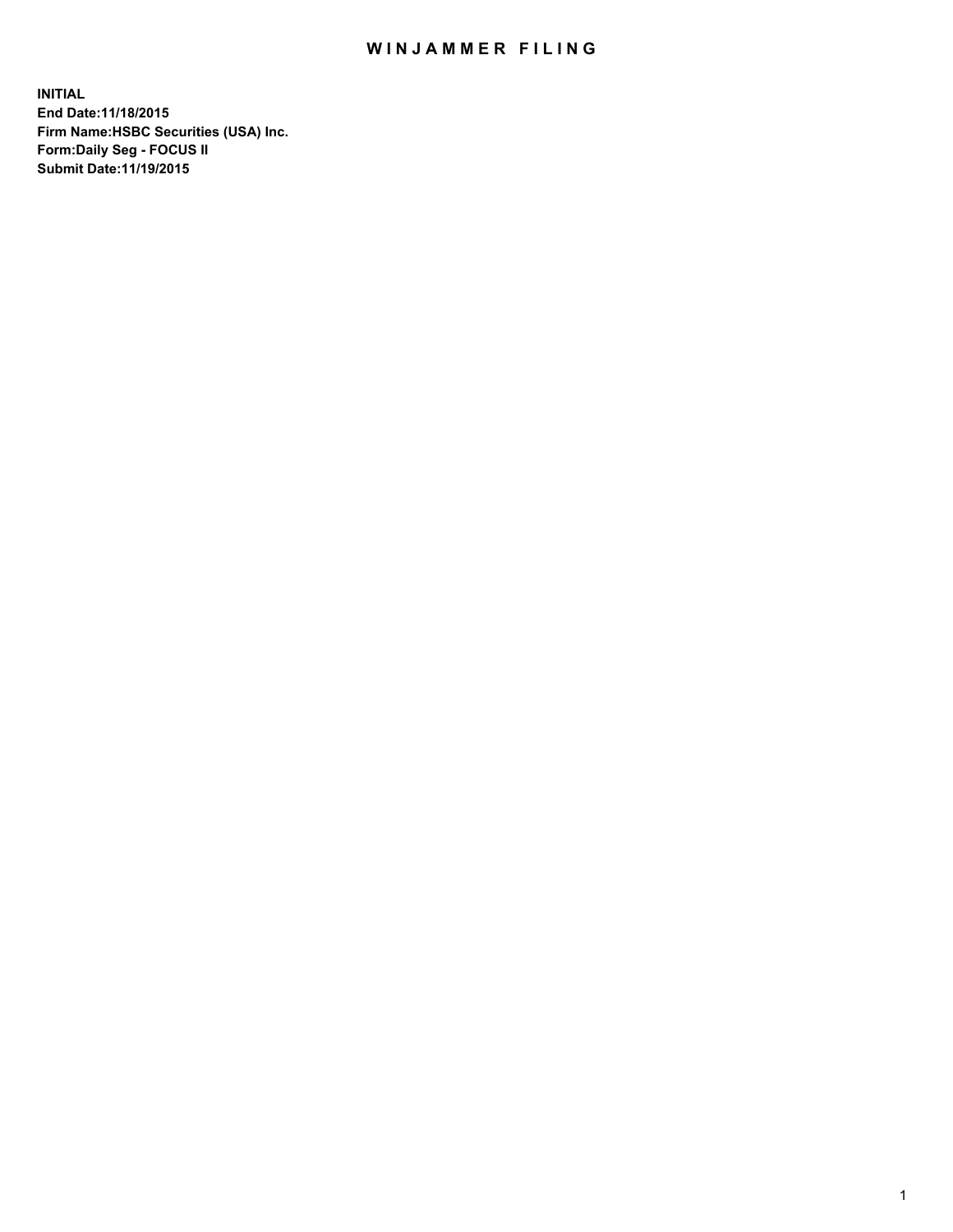## **INITIAL End Date:11/18/2015 Firm Name:HSBC Securities (USA) Inc. Form:Daily Seg - FOCUS II Submit Date:11/19/2015 Daily Segregation - Cover Page**

| Name of Company<br><b>Contact Name</b><br><b>Contact Phone Number</b><br><b>Contact Email Address</b>                                                                                                                                                                                                                          | <b>HSBC Securities (USA) Inc.</b><br>Steven richardson<br>212-525-6445<br>steven.richardson@us.hsbc.com |
|--------------------------------------------------------------------------------------------------------------------------------------------------------------------------------------------------------------------------------------------------------------------------------------------------------------------------------|---------------------------------------------------------------------------------------------------------|
| FCM's Customer Segregated Funds Residual Interest Target (choose one):<br>a. Minimum dollar amount: ; or<br>b. Minimum percentage of customer segregated funds required:%; or<br>c. Dollar amount range between: and; or<br>d. Percentage range of customer segregated funds required between: % and %.                        | 110,000,000<br><u>0</u><br>0 <sub>0</sub><br>0 <sub>0</sub>                                             |
| FCM's Customer Secured Amount Funds Residual Interest Target (choose one):<br>a. Minimum dollar amount: ; or<br>b. Minimum percentage of customer secured funds required:%; or<br>c. Dollar amount range between: and; or<br>d. Percentage range of customer secured funds required between:% and%.                            | 10,000,000<br><u>0</u><br>0 <sub>0</sub><br>0 <sub>0</sub>                                              |
| FCM's Cleared Swaps Customer Collateral Residual Interest Target (choose one):<br>a. Minimum dollar amount: ; or<br>b. Minimum percentage of cleared swaps customer collateral required:% ; or<br>c. Dollar amount range between: and; or<br>d. Percentage range of cleared swaps customer collateral required between:% and%. | 90,000,000<br>0 <sub>0</sub><br>00                                                                      |

Attach supporting documents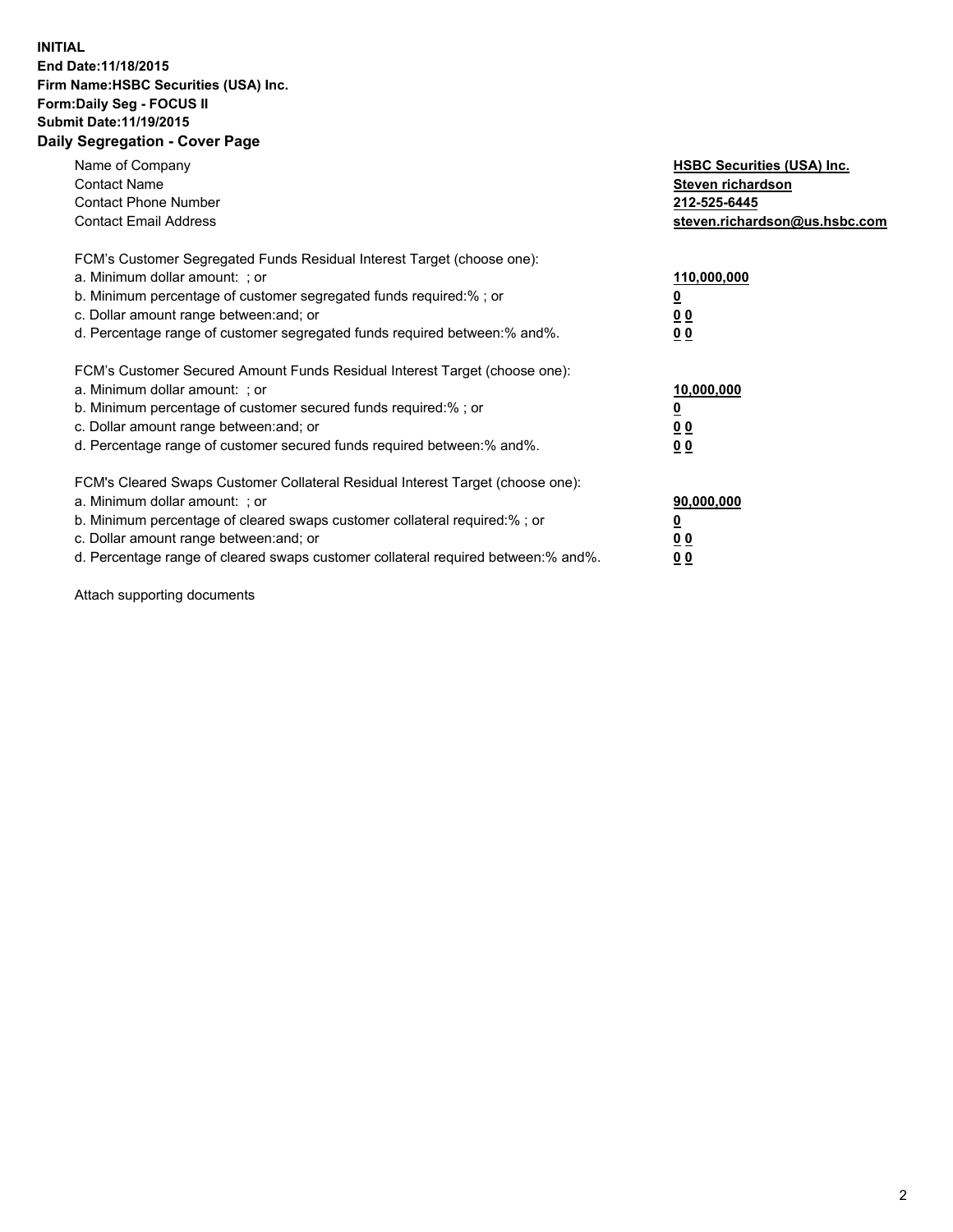**INITIAL End Date:11/18/2015 Firm Name:HSBC Securities (USA) Inc. Form:Daily Seg - FOCUS II Submit Date:11/19/2015**

## **Daily Segregation - Secured Amounts** Foreign Futures and Foreign Options Secured Amounts Amount required to be set aside pursuant to law, rule or regulation of a foreign government or a rule of a self-regulatory organization authorized thereunder **0** [7305] 1. Net ledger balance - Foreign Futures and Foreign Option Trading - All Customers A. Cash **49,882,393** [7315] B. Securities (at market) **108,032,864** [7317] 2. Net unrealized profit (loss) in open futures contracts traded on a foreign board of trade **-21,658,700** [7325] 3. Exchange traded options a. Market value of open option contracts purchased on a foreign board of trade **0** [7335] b. Market value of open contracts granted (sold) on a foreign board of trade **0** [7337] 4. Net equity (deficit) (add lines 1. 2. and 3.) **136,256,557** [7345] 5. Account liquidating to a deficit and account with a debit balances - gross amount **19,580,911** [7351] Less: amount offset by customer owned securities **-19,580,748** [7352] **163** [7354] 6. Amount required to be set aside as the secured amount - Net Liquidating Equity Method (add lines 4 and 5) **136,256,720** [7355] 7. Greater of amount required to be set aside pursuant to foreign jurisdiction (above) or line 6. **136,256,721** [7360] FUNDS DEPOSITED IN SEPARATE REGULATION 30.7 ACCOUNTS 1. Cash in banks A. Banks located in the United States **12,662,633** [7500] B. Other banks qualified under Regulation 30.7 **0** [7520] **12,662,633** [7530] 2. Securities A. In safekeeping with banks located in the United States **59,709,078** [7540] B. In safekeeping with other banks qualified under Regulation 30.7 **0** [7560] **59,709,078** [7570] 3. Equities with registered futures commission merchants A. Cash **0** [7580] B. Securities **0** [7590] C. Unrealized gain (loss) on open futures contracts **0** [7600] D. Value of long option contracts **0** [7610] E. Value of short option contracts **0** [7615] **0** [7620] 4. Amounts held by clearing organizations of foreign boards of trade A. Cash **0** [7640] B. Securities **0** [7650] C. Amount due to (from) clearing organization - daily variation **0** [7660] D. Value of long option contracts **0** [7670] E. Value of short option contracts **0** [7675] **0** [7680] 5. Amounts held by members of foreign boards of trade A. Cash **89,332,498** [7700] B. Securities **48,323,786** [7710] C. Unrealized gain (loss) on open futures contracts **-21,658,700** [7720] D. Value of long option contracts **0** [7730] E. Value of short option contracts **0** [7735] **115,997,584** [7740] 6. Amounts with other depositories designated by a foreign board of trade **0** [7760] 7. Segregated funds on hand **0** [7765]

8. Total funds in separate section 30.7 accounts **188,369,295** [7770]

9. Excess (deficiency) Set Aside for Secured Amount (subtract line 7 Secured Statement Page 1 from Line 8)

10. Management Target Amount for Excess funds in separate section 30.7 accounts **10,000,000** [7780]

11. Excess (deficiency) funds in separate 30.7 accounts over (under) Management Target **42,112,574** [7785]

**52,112,574** [7380]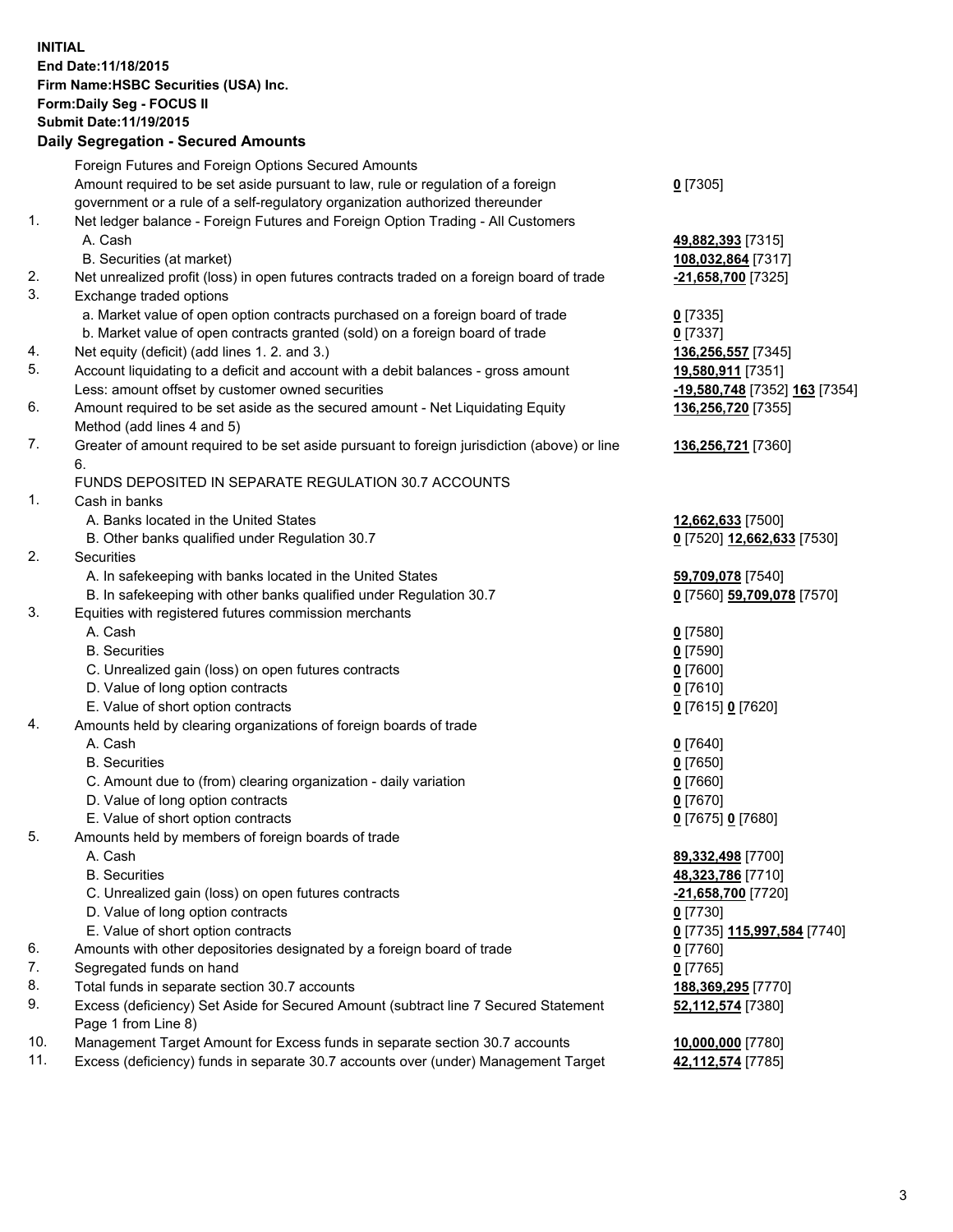**INITIAL End Date:11/18/2015 Firm Name:HSBC Securities (USA) Inc. Form:Daily Seg - FOCUS II Submit Date:11/19/2015 Daily Segregation - Segregation Statement** SEGREGATION REQUIREMENTS(Section 4d(2) of the CEAct) 1. Net ledger balance A. Cash **-197,583,548** [7010] B. Securities (at market) **1,075,340,105** [7020] 2. Net unrealized profit (loss) in open futures contracts traded on a contract market **558,669,218** [7030] 3. Exchange traded options A. Add market value of open option contracts purchased on a contract market **183,958,495** [7032] B. Deduct market value of open option contracts granted (sold) on a contract market **-95,254,240** [7033] 4. Net equity (deficit) (add lines 1, 2 and 3) **1,525,130,030** [7040] 5. Accounts liquidating to a deficit and accounts with debit balances - gross amount **26,588,186** [7045] Less: amount offset by customer securities **-26,588,135** [7047] **51** [7050] 6. Amount required to be segregated (add lines 4 and 5) **1,525,130,081** [7060] FUNDS IN SEGREGATED ACCOUNTS 7. Deposited in segregated funds bank accounts A. Cash **112,823,758** [7070] B. Securities representing investments of customers' funds (at market) **0** [7080] C. Securities held for particular customers or option customers in lieu of cash (at market) **333,565,996** [7090] 8. Margins on deposit with derivatives clearing organizations of contract markets A. Cash **26,828,022** [7100] B. Securities representing investments of customers' funds (at market) **207,566,139** [7110] C. Securities held for particular customers or option customers in lieu of cash (at market) **741,774,109** [7120] 9. Net settlement from (to) derivatives clearing organizations of contract markets **42,915,966** [7130] 10. Exchange traded options A. Value of open long option contracts **183,958,495** [7132] B. Value of open short option contracts **-95,254,240** [7133] 11. Net equities with other FCMs A. Net liquidating equity **87,894,473** [7140] B. Securities representing investments of customers' funds (at market) **0** [7160] C. Securities held for particular customers or option customers in lieu of cash (at market) **0** [7170] 12. Segregated funds on hand **0** [7150] 13. Total amount in segregation (add lines 7 through 12) **1,642,072,718** [7180] 14. Excess (deficiency) funds in segregation (subtract line 6 from line 13) **116,942,637** [7190] 15. Management Target Amount for Excess funds in segregation **110,000,000** [7194]

16. Excess (deficiency) funds in segregation over (under) Management Target Amount Excess

**6,942,637** [7198]